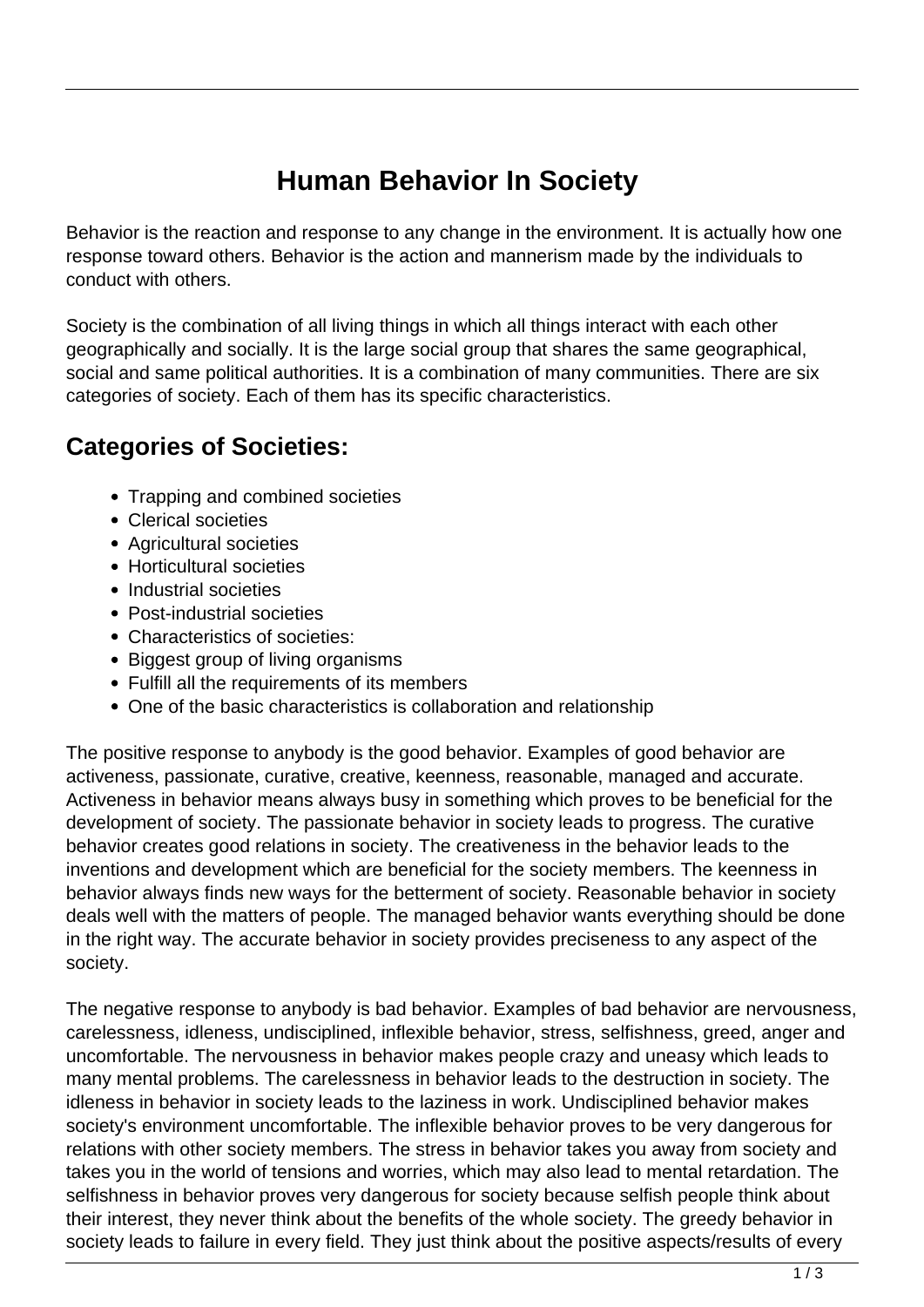work, but in this case the results come against the expectations which cause loss. The anger in behavior proves to be very threatening in relation.

The interaction with people means to react and communicate. For example, we communicate with groups, organizations, and nations for relation, trade, and migration. There are two possibilities that how we react with the people of society. One is that we react with good manners and others rudely. But we must react with the people in good manners. For becoming good in social interaction, we must follow the following instructions.

- Straight forward
- Build rapport
- Be a helper
- Always be positive
- Be polite
- Listen effectively
- Give your time to the people
- Develop your communication skills
- Accept and celebrate differences
- Be cooperative
- Be sincere

By following the above points, we can behave good with the people of society. Our personality depends upon our behavior that it will groom positively or negatively. There are two main types of people in our society one is good and the other is bad. If we want to develop our personality positively, then we should interact with both types of people with good manners. This attitude will help in grooming a positive personality, otherwise, our personality grooming will move towards the negative phase of personality so, we must react positively. it is said that 'As every successful parent learns, one way to encourage good behavior, from room-cleaning to toothbrushing, is to make it fun. Not surprisingly, the same principle applies to adults. Adults like to have fun, too'. (Richard Thaler). So, that we must react positively with the people to groom our personality, there must be another possibility that our behavior is not good it will lead our behavior towards negative aspects due to which there is fear of the becoming notorious in the society, if we deal with the bad people with the bad manner then its impact on our behavior is very dangerous. This all is due that people influence our thoughts and feelings they don't care due to which we also behave rudely there are the factors which influence the human behavior

- 1. Abilities (Good abilities like honesty, braveness, hardworking and determination influence the men towards positive behavior.)
- 2. Gender (Gender can also influence the human behavior that how a person can play a good role in his gender.)
- 3. Race and Culture (Race and culture also affect the behavior that our frequency exactly matches with the same race and same culture.)
- 4. Attribution (Attribution also effect our behavior when we perform something well for the other person it also improves our behavior.)
- 5. Perception (perception also helps in improve our behavior towards positivity.)
- 6. Attitude (Good attitude also help in building positive behavior.)

These all the above points help in improving the behavior and help in reacting with the people with a good attitude. If you know how to respect myself and how to respect others then you